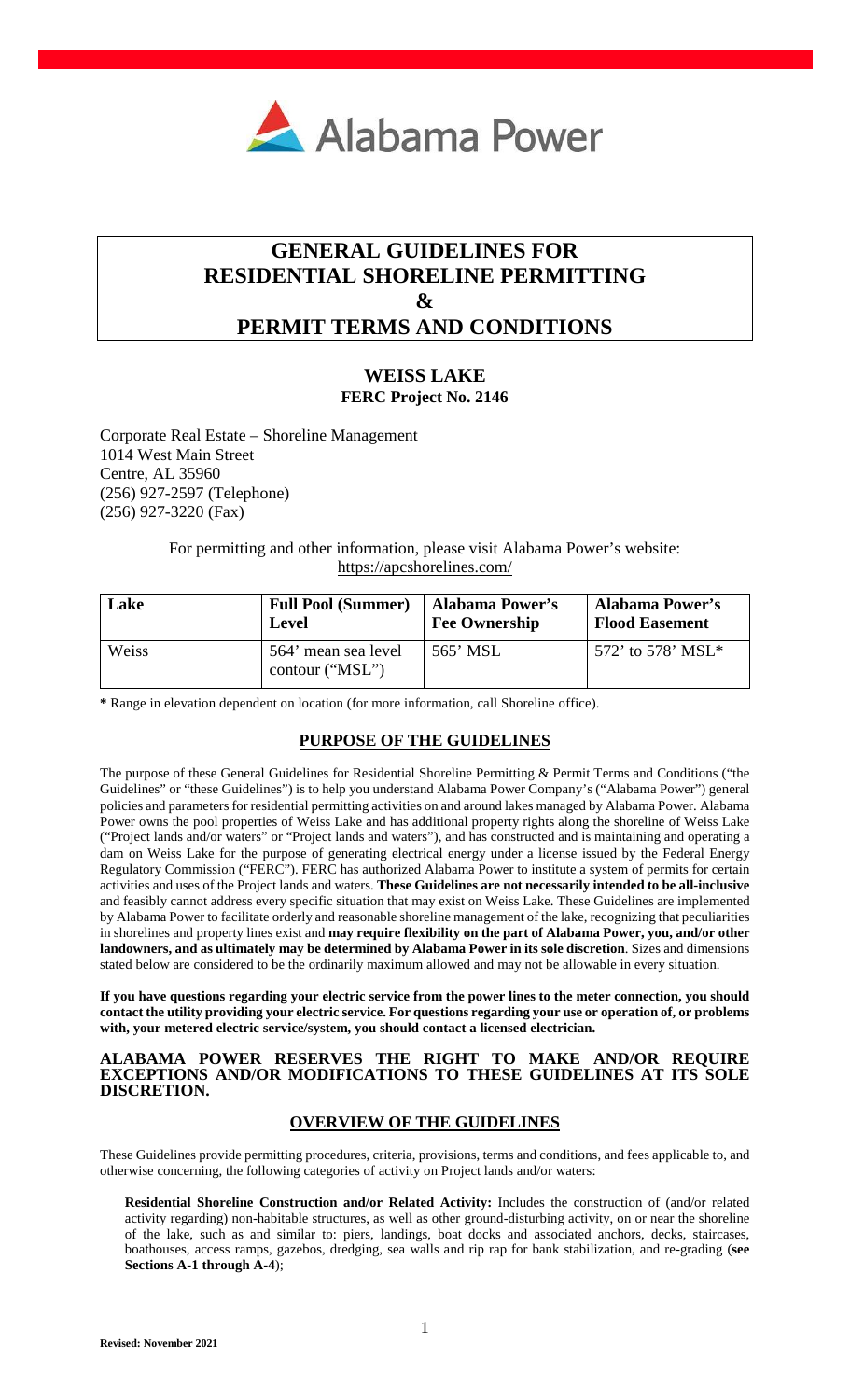**Elevated Single-Family Structures:** Includes the construction of stilted single-family residential structures intended for or capable of human habitation that are located within Alabama Power's flood easement (**see Sections B-1 through B-4, if and as applicable**);

**Unenclosed Legacy Structures:** Includes the maintaining of existing, non-fully walled structures that, although having been situated on Alabama Power's fee-owned and/or flood easement lands with Alabama Power's permission, generally are not encompassed by a written permit previously issued by Alabama Power and are not in strict compliance with these Guidelines (**see Sections C-1 through C-4, if and as applicable**); and/or

**Enclosed Legacy Structures:** Includes the maintaining of existing, fully walled structures that, although having been situated on Alabama Power's fee-owned and/or flood easement lands with Alabama Power's permission, generally are not encompassed by a written permit previously issued by Alabama Power and are not in strict compliance with these Guidelines (**see Sections D-1 through D-4, if and as applicable**).

**These Guidelines are incorporated into, and made a part of, any written permit issued by Alabama Power in regard to any of the above categories of activity on Project lands and/or waters.** 

### **SECTION A-1**

## **INITIAL STEPS FOR PERMITS REGARDING RESIDENTIAL SHORELINE CONSTRUCTION AND/OR RELATED ACTIVITY**

[Contact your local Ala](https://apcshorelines.com/)bama Power Company ("Alabama Power") Shoreline Management Office via https://apcshorelines.com/ prior to beginning any construction and/or structure repair work on or within Project Lands and/or waters. **A written permit must be obtained from Alabama Power and a pending permit tag must be affixed and readily visible before any construction and/or applicable structure installation/repair/modification work may take place on Alabama Power's fee-owned and/or flood easement lands. Verbal approval is not sufficient. Further, Alabama Power does not issue any permits, or give verbal or written permission, to a permittee's contractors.**

Alabama Power may require a meeting with you at the site to discuss and review your proposed work. In order to receive a permit, you must provide the following to your Alabama Power Shoreline Management representative:

- 1. A signed copy of these Guidelines;
- 2. A copy of the current deed for the property at issue or a copy of the lease if the property at issue is being leased;
- 3. A copy of a current survey for the property at issue in cases where Alabama Power determines that it is necessary to make an informed permit decision;
- 4. Your contact information including current mailing address, phone number, and e-mail address;
- 5. The name and contact information of any of your agents, employees, or contractors who/that you authorize/hire (or will authorize/hire) to construct/install/significantly repair any structure on Alabama Power's fee-owned property and/or flood easement lands;
- 6. A sketch of all existing and proposed shoreline structures; and
- 7. Any other relevant documentation as determined and required by Alabama Power.

Alabama Power will review the requisite documentation and determine eligibility.

### **SECTION A-2**

## **PERMIT CRITERIA AND PROVISIONS APPLICABLE TO RESIDENTIAL SHORELINE CONTRUCTION AND/OR RELATED ACTIVITY**

The following criteria and provisions pertain to Alabama Power's issuance of a Residential Shoreline Permit regarding Residential Shoreline Construction and/or Related Activity (the "Permit") to the owner(s) of the non-habitable shoreline structure(s) at issue ("Permittee" or "the Permittee").

**Lots with less than 100 linear feet of shoreline may be restricted or may not be eligible for structures. Regardless of the amount of linear feet that Permittee owns (and which adjoins Alabama Power's fee-owned property along the shoreline), Permittee has no automatic right to place a structure on Alabama Power's fee-owned property under or pursuant to Alabama law and/or Alabama Power's FERC License(s).** 

**SETBACK:** Any and all lake front property construction (piers, walkways, boathouses, wet slips, personal watercraft flotations, etc.) should be set a minimum of 15 feet from an extension of Permittee's property line into the lake or at a reasonable distance determined by Alabama Power in its sole discretion. It is solely Permittee's responsibility to ensure the setback is maintained for the life of the structure. That being said, there is no right—whether under applicable law or these Guidelines—to a 15' (or other length) minimum setback, and it is not reasonable for this setback to be feasible in all cases. Moreover, the Permittee has no property rights that extend into the lake, as Alabama Power owns in fee this property.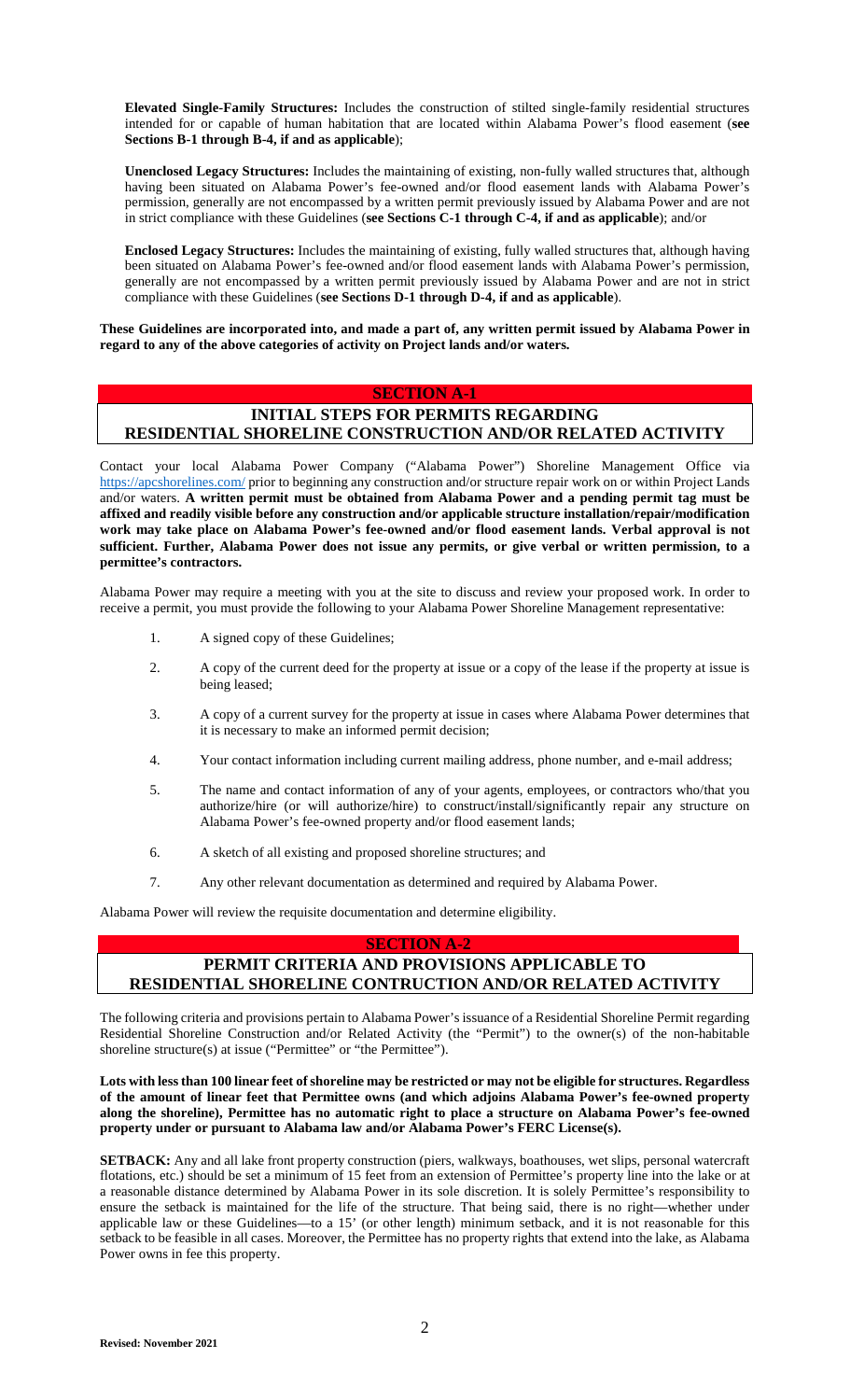**STRUCTURE SIZE AND CONFIGURATION:** The total allowable square footage for structures (*e.g.*, floating dock, boathouse, wet slip, etc.) is **1,220** square feet. Structures shall not exceed 80 feet in length. Any walkway to a structure (*e.g.*, pier, boathouse, etc.) that is 6 feet or less in width is not counted in the allowable square footage. **Covered (roofed) structures must be open and cannot be walled or enclosed**; however, a portion of one exterior side may be walled for the placement/construction of an approved storage area. Storage areas must be placed on the portion of the structure closest to the shoreline, excluding any walkway. **Pavilions, gazebos, or any other appurtenant structure cannot be enclosed or walled** except that screening may be used for the exterior walls of the structure. No garbage or foreign materials (*e.g.*, remnants of building material, old appliances, tires, etc.) are to be placed on or within the Project Lands and/or waters. Non-reflective materials must be used. **No habitable fixtures (***e.g.***, toilets, sinks, showers, bathtubs, etc.) are allowed.** Additionally, any methods and locations for floating structure anchors (including any deep water anchors) must be documented in the application and may be subject to additional restrictions.

**NARROW SLOUGH:** In a narrow slough, no structure can extend over 1/3 way across the slough (including vessels moored at the structure) when measured at full pool. Moreover, sloughs containing relatively restricted areas of space (as determined by Alabama Power in its sole discretion) may necessitate ever further limitations on structure extension. Further, a lot located within a narrow slough may not qualify for a Permit.

**SENSITIVE RESOURCE AREA: In regard to a lot or site identified as a Sensitive Resource Area, no construction or other potentially disturbing activity may take place unless and until specifically authorized by Alabama Power in writing.** Additional permitting requirements such as limited construction time periods and construction methods may be required. Prior to any required work being conducted in an area identified as environmentally sensitive, as well as following the conclusion of any authorized work, Permittee must contact the Alabama Power Shoreline Management office to document the permit close-out process.

**WALLED STORAGE STRUCTURES IN FLOOD EASEMENT:** The owner of any walled storage structure (*e.g.*, storage building, storage shed, boat storage facility, etc.) situated on or within Alabama Power's flood easement area must accommodate Alabama Power's flood storage capabilities by either elevating the structure to where the base floor (or any portion located beneath the base floor) is located above Alabama Power's flood storage elevation or venting the structure to allow a sufficient amount of water to freely enter and exit the structure. For either measure chosen, Alabama Power may require the owner to provide Alabama Power with certification from a licensed engineer or contractor affirming the ability for a sufficient amount of water to freely enter and exit the structure and otherwise to accommodate Alabama Power's flood storage area, and Alabama Power reserves the right to require recertification of these requirements at any time. Alabama Power does not represent or warrant that any elevation and/or venting measure undertaken is safe or suitable for any structure. Alabama Power may require these elevation and/or venting measures ONLY to protect its flood storage capabilities and/or property rights and makes no warranty regarding the safety or suitability of any elevation and/or venting measure. Ultimately, whether any walled structure adequately allows for the free flowage of water and otherwise accommodates Alabama Power's flood storage area is to be determined by Alabama Power in its sole and unfettered discretion. Habitation of any walled storage structure situated on or within Alabama Power's flood storage area is not allowed. The maximum allowable square footage for any such walled storage structure is **100** square feet.

**FLOTATION:** With regard to floating structures, flotation shall be encased or closed cell (extruded) expanded polystyrene of good quality and manufactured for marine use, which will not become waterlogged or sink when punctured. All beaded foam material being replaced shall be removed from the lake and properly disposed of upon completion of any permitted construction or significant repair activity. Certain other restrictions may apply according to seasonable water levels.

**PWC FLOTATION:** Permittee may be allowed up to two PWC (*i.e.*, personal watercraft) floats or lifts (or one of each), so long as the structure(s) is(are) in compliance with these Guidelines and the PWC floats maintain the requisite setback and length. A third or more PWC float or lift counts against the allowable square footage allotment and requires a written permit from Alabama Power.

**BOAT RAMPS:** Boat ramps shall not exceed 20 feet in width (individually or cumulative for all ramps on a property) and may extend into the lake only a reasonable distance from the shoreline, which will be determined by Alabama Power Company in its sole discretion. In an area identified as having the potential to be a Sensitive Resource Area, ramps may be limited in width and may extend into the lake only a reasonable distance from the shoreline as determined by Alabama Power in its sole discretion.

**BANK STABILIZATION:** Rip-rap and natural bank stabilization are the preferred methods of erosion control; however, potential use of seawalls will be evaluated on a case-by-case basis. Approved seawalls should be constructed as close to the existing shoreline as possible for the purpose of preventing erosion of the shoreline bank. The source and kind of backfill must be approved by Alabama Power in its sole discretion. Backfill may be placed only to the contour of the natural slope of the property. No debris or foreign materials may be used as backfill. No new creosote products may be used. Rip-rap may be required at the toe of all new and reconstructed seawalls two feet above the lakebed and two feet out from the bottom of the seawall.

**BUFFER ZONE:** In order to enhance and protect wildlife habitat and nearshore environments, Permittee shall maintain a minimum 15-foot wide natural vegetative buffer on Alabama Power fee-owned lands (and Alabama Power recommends the same within Alabama Power's flood easement lands) measured horizontally from the top of the normal full pool of the lake (the "buffer zone"). As with Alabama Power's other fee-owned and/or flood easement lands, no construction and/or related activity may take place within the buffer zone without Alabama Power's prior written authorization. Certain activities are not permitted within the buffer zone, including but not necessarily limited to: changing the contour of the land; laying/seeding any sod, grass, and/or garden; constructing any habitable structure, fence, or, well; allowing the presence of any garbage, debris, or other foreign material; removing any tree measuring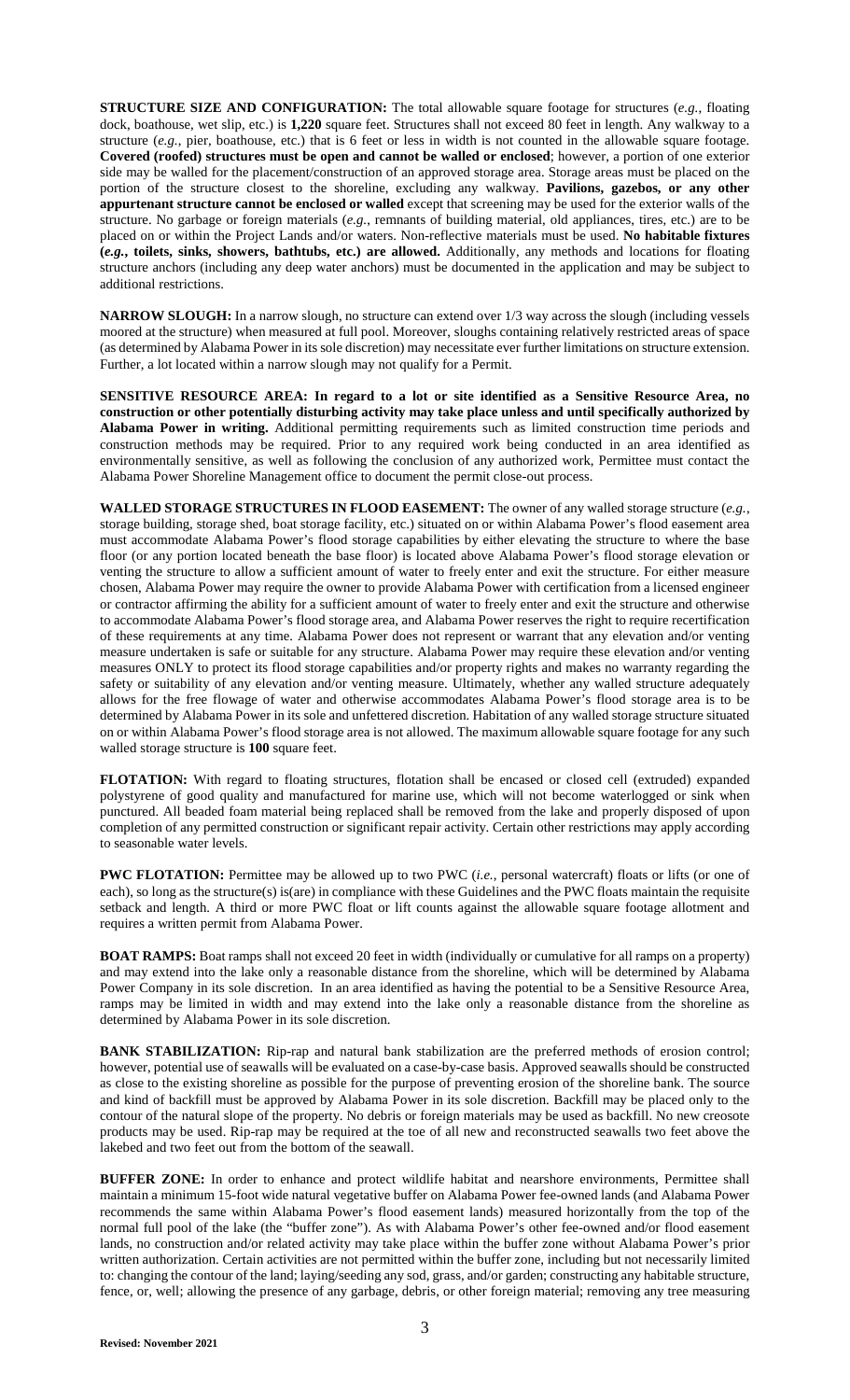more than three inches in diameter; and clearing any shrubbery measuring more than four feet tall. Permittee potentially may be authorized to construct one (but no more than one) walkway within the buffer zone, but said potential walkway may not measure more than four feet in width.

**DREDGING:** Dredging material from the lakebed must be approved by Alabama Power prior to the removal of any material. Applications for dredging will be reviewed on a case-by-case basis and may require additional documentation. The proposed location of the spoil site for placement of dredged materials requires approval by Alabama Power and must be identified and included within the application. Spoils may not be placed in areas identified as potentially environmentally sensitive, adjacent waters, bottomland hardwoods, or wetlands, and spoils shall be placed in a confined upland area in such a manner that sediment will not re-enter the waterway or interfere with natural drainage.

**FENCES:** Fences are prohibited at the shoreline and may be restricted in other areas, and fences may not impede Project access. In any event, no fence may be constructed on or within Alabama Power's fee-owned property without Alabama Power's express written consent (*i.e.*, via Alabama Power's issuance of a written Permit), and no fence may be constructed on or within Alabama Power's flood easement lands unless said fence allows for the free flowage of water.

LEVEES OR FLOODWALLS: No levee or floodwall may be placed or maintained on or within Alabama Power's fee-owned and/or flood easement lands.

**CAMPER/TRAILER UNDERPINNINGS:** In regard to a camper, trailer, or similar facility situated within Alabama Power's flood easement lands, no such facility may be outfitted with underpinnings or otherwise rendered to be anything other than immediately mobile in the event of a flood/water rising occurrence.

**ROPE SWINGS:** No rope swing may be placed or maintained on or within Alabama Power's fee-owned property.

**SWIMMING POOLS/SPAS/HOT TUBS:** No swimming pool (whether an "in-ground" or "above-ground" pool), spa, or hot tub may be placed/installed or maintained on or within Alabama Power's fee-owned and/or flood easement lands.

RESIDENTIAL WATER WITHDRAWAL: Permittee may withdraw water from the lake for residential use only. Permission may be temporarily suspended by Alabama Power in the event drought conditions exist. Nothing herein authorizes Permittee to withdraw water for commercial purposes.

**COVENANTS/DESIGN SCHEMES:** Alabama Power cooperates with developers and encourages compliance with covenants and/or other regulatory/design schemes put in place by developers in order to encourage best practices for shoreline management within the developments. It is Permittee's responsibility to obtain the necessary architectural board and/or other approvals, if such approval is a requirement, prior to any construction. **Lots purchased within Alabama Power subdivisions may be subject to additional restrictions.** 

**PERMIT ISSUANCE:** Upon approval by Alabama Power and payment of the requisite permit fee, Permittee will be issued a complete Permit and a pending permit tag will be placed at or near Permittee's lot.

The Permittee will have one year to complete construction and/or other permitted activity. Once the construction and/or permitted activity is complete, Permittee must notify Alabama Power of the completed construction and/or permitted activity, and an Alabama Power representative will confirm compliance with the terms of the permit and take photographs of the structure(s), remove the pending permit tag, and affix a permit tag at or near Permittee's lot that may not be removed for the life of the Permit.

## **ALABAMA POWER RESERVES THE RIGHT TO MAKE AND/OR REQUIRE EXCEPTIONS AND/OR MODIFICATIONS TO THE ABOVE CRITERIA AND PROVISIONS AT ITS SOLE DISCRETION.**

### **SECTION A-3**

## **TERMS AND CONDITIONS OF PERMITS REGARDING RESIDENTIAL SHORELINE CONSTRUCTION AND/OR RELATED ACTIVITY**

Any Permit regarding Residential Shoreline Construction and/or Related Activity granted by Alabama Power to the Permittee does and shall include and incorporate the following Terms and Conditions, and such Permit does and shall require the Permittee to comply with, and otherwise adhere to, the following Terms and Conditions:

- A-3.1 The Permit granted by Alabama Power to the Permittee is solely for the purpose described in the Permit.
- A-3.2 For any structure to be modified or constructed, the Permittee shall have obtained Alabama Power's written approval prior to beginning modification or construction, and no addition or design change shall be made to any permitted structure without the prior written approval of Alabama Power.
- A-3.3 The Permittee agrees to complete any permitted activity within one (1) year of the Permit issuance date. The Permit shall become null and void if the permitted activity is not completed within that period, unless Permittee obtained an extension in writing from Alabama Power prior to the expiration of the initial one (1) year period. An extension of the Permit will be treated as a modification of the Permit, and the Permittee may be required to pay a Permit Modification Fee (see Section A-4) prior to being issued an extension (and the maximum extension will be for ninety (90) days).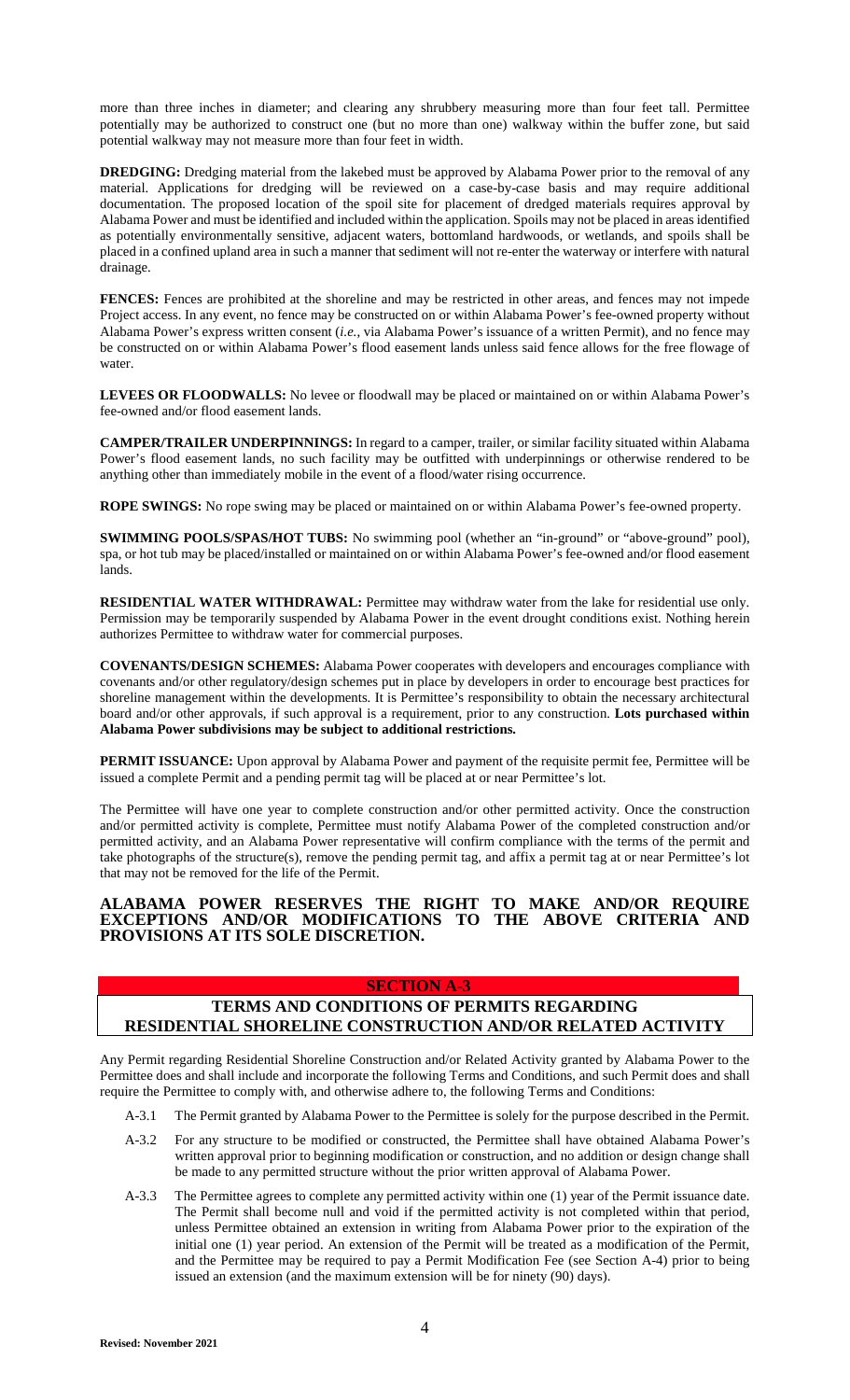- A-3.4 The Permit Criteria and Provisions Applicable to Residential Shoreline Construction and/or Related Activity set forth above in Section A-2 shall apply to all Permits, and Permittee shall be bound thereby, unless and only to the extent that the Permit expressly provides or allows otherwise.
- A-3.5 Alabama Power must and does retain the full, unconditional, unrestricted, and complete right and privilege to raise or lower, restrict, control, store, retain, withhold, increase, decrease, retard, stop, obstruct, divert, or use the waters of the subject reservoir in any manner Alabama Power, its successors and assigns, may deem expedient; and the Permittee's erection, operation, maintenance, and use of facilities shall in no way interfere with such uses, regulations, or control of said reservoir or the waters thereof. The Permittee agrees that if subsequent operations by Alabama Power require an alteration in the location of any permitted facility, or if in the opinion of Alabama Power any permitted facility shall cause unreasonable obstruction to navigation or that the public interest so requires, or if for any other reason as determined by Alabama Power in its sole discretion, the Permittee shall be required, upon written notice from Alabama Power, to remove, alter, or relocate any permitted facility, without expense to Alabama Power.
- A-3.6 The Permit constitutes a mere license for use of Alabama Power's lands and/or waters, and Permittee agrees, on behalf of Permittee and Permittee's heirs, administrators, successors, and assigns, that no attempt will be made to set up any claim of property rights or interest in or to the subject reservoir or the adjacent lands of Alabama Power by reason of the use of any of the permitted facilities hereunder. The Permit does not convey any property rights, either in real estate or material, and does not authorize any unpermitted injury to private property or invasion of private rights or any infringement of Federal, State, or local laws or regulations. In keeping with the foregoing, should the Permittee cause (or allow to be caused) any unauthorized damage to Alabama Power's fee-owned lands (or any unauthorized interference to/with Alabama Power's flood easement rights), Alabama Power may require the Permittee to remediate any such damage (or any such interference) and, if so, the Permittee must complete such remediation work within the time period prescribed by Alabama Power and at the Permittee's sole expense (and the Permittee further may be subject to any applicable Permit Fee as determined by Alabama Power (see Section A-4)). This Permit does not eliminate the necessity of the Permittee obtaining any Federal, State, or local assent required by law for the construction, operation, or maintenance of any permitted facility. The Permit does not convey a view or easement in light or air, and Alabama Power makes no guarantee of any particular view. The Permittee acknowledges that there is no right to a view or light or air under Alabama law.
- A-3.7 The Permittee agrees and covenants to indemnify, release, and hold harmless Alabama Power, its officers, agents, and employees, from and against any and all causes of action, suits at law or equity, or claims or demands, or from any liability of any nature whatsoever for or on account of any actual or alleged damages to persons or property, including any permitted facility (including but not limited to any floating structure anchor/deep water anchor) and including without limitation any and all alleged damages resulting from any issue existing between Permittee and Permittee's adjoining landowners (*i.e.*, neighbors), growing out of Alabama Power's issuance of this Permit or the ownership, construction, operation, and/or maintenance by the Permittee of any of the permitted or other facilities situated within the Project boundary.
- A-3.8 Alabama Power shall in no case be liable for any damage or injury to any permitted facility that may be caused by nature or caused by or result from subsequent operations undertaken by Alabama Power, or any Federal, State, or local government agency, for the improvement of navigation or for other lawful purposes, and no claims or right to compensation shall accrue from any such damage. Moreover, no attempt shall be made by the Permittee to forbid the full and free use by the public of all navigable waters or Project lands adjacent to any permitted facility or to unreasonably interfere with navigation in connection with the ownership, construction, operation, and/or maintenance of any of the permitted facilities.
- A-3.9 The Permittee shall at all times ensure that the permitted facilities are constructed and maintained in such a manner as to be consistent with shoreline aesthetic values (as may be determined by Alabama Power in its sole discretion), and comply with all applicable Federal, State, and local health and safety codes, rules, ordinances, laws, and regulations.
- A-3.10 The construction, operation, maintenance, and use of any permitted facility are subject to all applicable Federal, State, and local laws, codes, rules, ordinances, and regulations, as well as all directives, instructions, or requirements of Alabama Power. All expenses and responsibilities for the construction and maintenance of the permitted facilities, including the expenses of obtaining any necessary Federal, State, and local permits or approvals, shall be borne solely by the Permittee.
- A-3.11 The Permittee is solely responsible for proper design, engineering, construction, modification, and/or maintenance of the permitted facilities. Issuance of the Permit is not a guarantee or assurance that Permittee's facilities (and/or any modifications thereto) are safe, proper, or adequate for the purpose intended. The Permittee solely shall have the obligation of ensuring that the permitted facilities are constructed, modified, and/or maintained in a good state of repair.
- A-3.12 The Permittee shall construct, operate, and/or maintain the permitted facilities in a manner so as to minimize any adverse impact on fish, wildlife, shoreline wetlands, adjacent streams, lake waters, or cultural resources.
- A-3.13 In the event artifacts or archaeological features are encountered or are believed to be encountered during construction or other activity, all potentially disturbing work/activity shall cease and Permittee shall immediately contact the appropriate Alabama Power Shoreline Management office.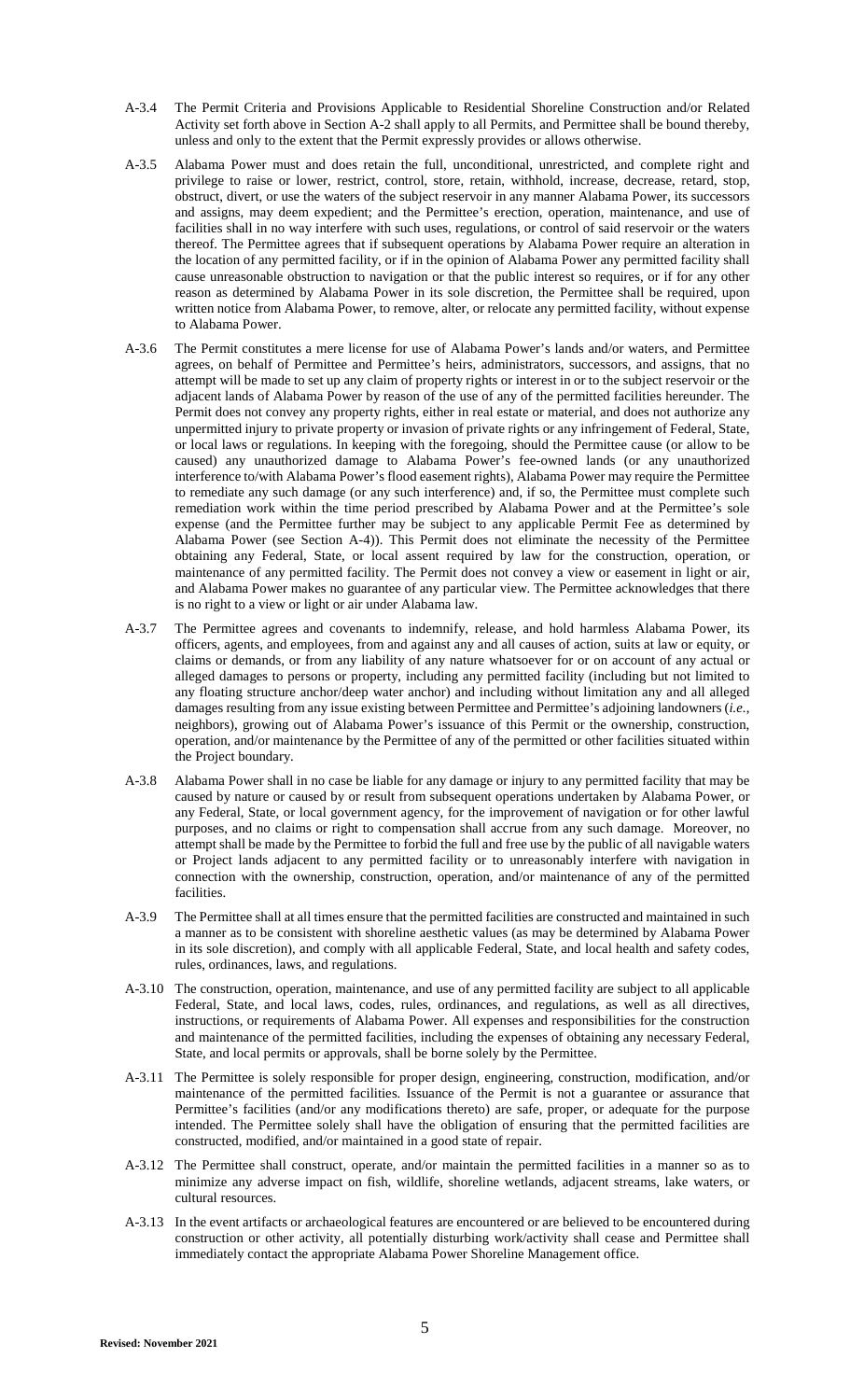- A-3.14 No permitted structures shall be used (or be usable) for human habitation on Alabama Power's feeowned or flood easement lands, and no habitable fixture (*e.g.*, toilet, sink, shower, bathtub, etc.) may be placed in or attached to any permitted structure.
- A-3.15 Save for the occasional (*i.e.*, non-primary) temporary rental-by-owner arrangement (*e.g.*, "Airbnb" or "VRBO"), Permittee shall not charge others for use of any permitted facility, and no commercial activity may be engaged in, on Alabama Power's fee-owned property. The Permittee hereby covenants and agrees that the Permittee will not cause or allow any illegal activity to take place on Alabama Power's fee-owned property.
- A-3.16 The size, design, location, and material (when specified by the Permit) of all permitted facilities shall conform to what is shown in the Permit's "Sketch of Permitted Structures" and/or as otherwise set forth in the Permit. Any proposed changes must be approved in writing by Alabama Power, and any applicable Permit Modification Fee (or any other applicable fee; see Section A-4) must be paid prior to any construction/modification activity.
- A-3.17 Permittee shall cooperate with and participate in the program of solid waste disposal in effect in the area of any permitted facility. Permittee shall keep the lands and waters occupied by and surrounding the permitted facilities free of all waste, garbage, and other unsightly debris, possessions, and materials (including but not limited to those of useless or limited value). Further, Permittee shall comply with all local health codes, rules, ordinances, laws, and regulations.
- A-3.18 The Permit is non-transferable absent Alabama Power's written consent; the Permit and Permittee's rights thereunder are personal to Permittee and may not be assigned without the express written consent of Alabama Power, which Alabama Power may grant or withhold in its sole discretion and without regard to any standard of reasonableness or otherwise. **In the event Permittee conveys or otherwise transfers the adjacent land or leasehold, Permittee shall give to Alabama Power notice in writing of the name and address of the intended transferee at least seven (7) days prior to the transfer. Permittee shall provide prior notice to any potential transferee of the existence and terms of the Permit.** In the event that Alabama Power shall not give its written consent to the assignment of the Permit to any purported transferee, any attempted transfer of the Permit shall be voidable by Alabama Power, but such purported transferee shall nonetheless be bound by the terms, conditions, and provisions of the Permit, and the continued use of the permitted facilities by any such purported transferee shall conclusively be deemed the purported transferee's agreement to be bound by all the terms, conditions, and provisions hereof.
- A-3.19 If, in the sole opinion of Alabama Power, the Permittee has failed to comply with any of the terms, conditions, and/or provisions hereof, or with any additional conditions imposed by Alabama Power, or any Federal, State, or local government agency, the Permittee shall take appropriate action to correct the violation. If the violation continues for a period of thirty (30) days after notice thereof by Alabama Power, Alabama Power may in its sole discretion, cancel/revoke/terminate the Permit and Alabama Power may remove or require Permittee to remove, or cause to be removed from the Project lands and waters within thirty (30) days, any facility constructed or maintained thereunder, at Permittee's sole expense and without any additional notice to Permittee. If the Permittee fails to remove and so restore to the satisfaction of Alabama Power, Alabama Power may do so and may recover the cost thereof from the Permittee.
- A-3.20 Notwithstanding the preceding condition, if in the opinion of Alabama Power emergency circumstances dictate or the public interest necessitates, or for any other reason whatsoever as determined by Alabama Power in its sole discretion, Alabama Power may summarily revoke the Permit. Once the Permit has been revoked, the Permittee must remove the permitted facilities within thirty (30) days and restore the Project lands and/or waters to their former condition at the Permittee's expense. If the Permittee fails to remove and so restore to the satisfaction of Alabama Power, Alabama Power may do so without any additional notice to Permittee and may recover the cost thereof from the Permittee.
- A-3.21 In the event Alabama Power removes any permitted facility for any reason herein, Alabama Power may, at its sole discretion, dispose of or destroy the same.
- A-3.22 Alabama Power's rights contained herein, including without limitation Alabama Power's rights to remove the Permittee's facilities upon revocation, cancellation, expiration, or termination of the Permit, rights to recover the cost thereof from the Permittee, and rights to recover attorneys' fees, shall survive the revocation, cancellation, expiration, or termination of the Permit.
- A-3.23 If it is determined by Alabama Power, the Permittee, or a Federal or State agency that the Permittee is performing work that may affect species listed as threatened or endangered under the Endangered Species Act or the habitat of such species, the Permittee must notify Alabama Power in writing (if determined by any person or entity other than Alabama Power) and must cease and desist any and all potentially affecting work until further notified in writing by Alabama Power. Should Permittee fail to comply with any term, condition, criterion, or provision herein (and/or any other requirement or directive of Alabama Power or any government agency) regarding the protection of a Sensitive Resource Area, Permittee shall be solely responsible for correcting and remedying any and all such non-compliance within a time period determined by Alabama Power in its sole discretion.
- A-3.24 Any Permittee that is issued a Programmatic General Permit ("PGP") by Alabama Power on behalf of the U.S. Army Corps of Engineers will be responsible for complying with the Special and General Conditions contained within the PGPs and with any project specific conditions provided. A copy of the PGPs for minor activities on Alabama Power reservoirs is availab[le from Alabama Power's Shoreline](https://apcshorelines.com/shoreline-management/)  Management office and/or on the web sites of Alabama Power (https://apcshorelines.com/shorelinemanagement/) and the U.S. Army Corps of Engineers: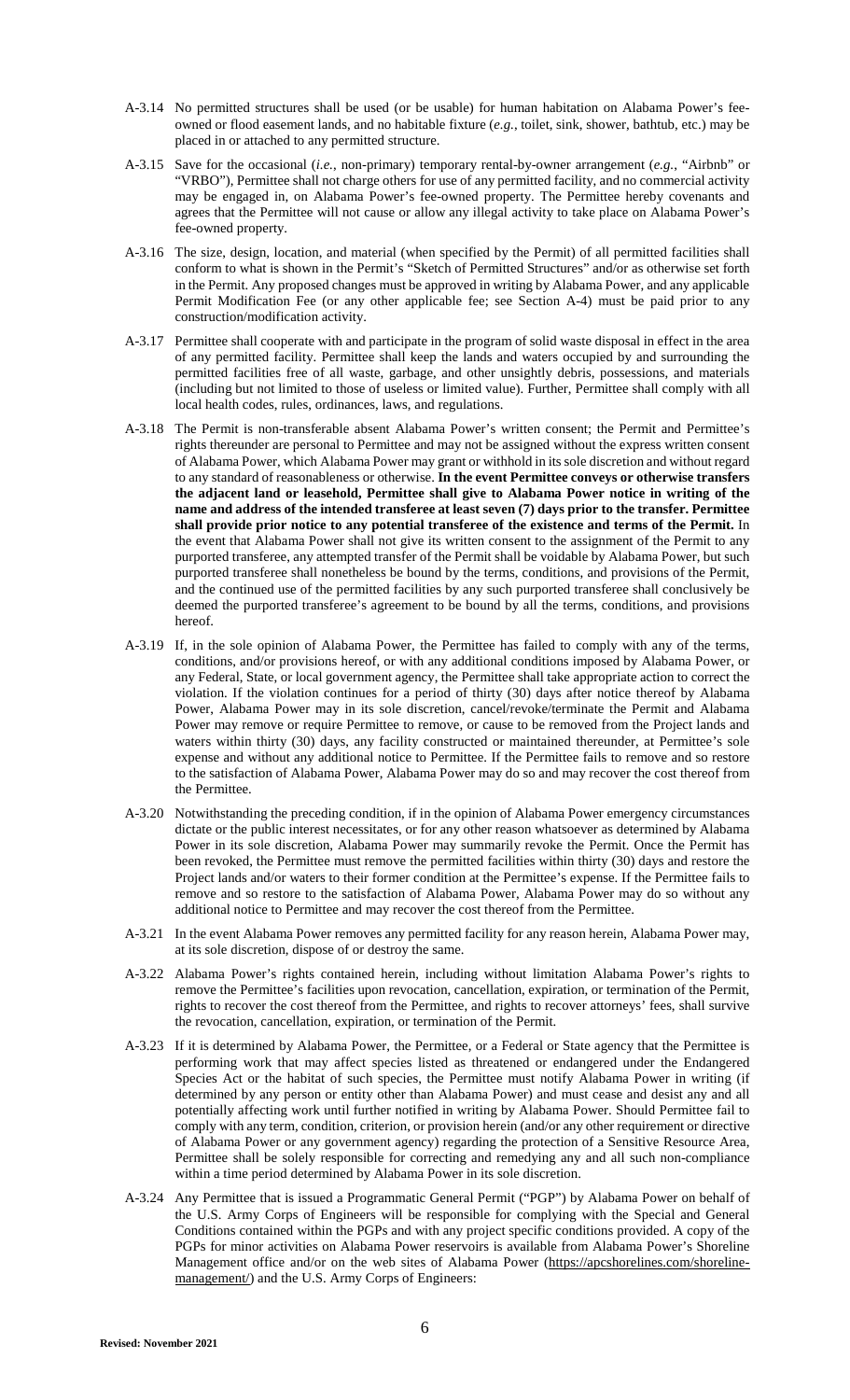http://www.sam.usace.army.mil/Missions/Regulatory/GeneralPermits.aspx. The Permittee further shall minimize adverse impacts to State waters by strictly adhering to the ADEM Special Conditions and Best Management Practices that can be found on Alabama Power's Shoreline Management website at: https://apcshorelines.com/shoreline-management/. The Permittee further shall comply with any specific terms and conditions as listed in any Approval Letter provided from Alabama Power's Environmental Affairs Department.

- A-3.25 No delay or omission of Alabama Power to exercise any right, power, or remedy hereunder shall exhaust or impair any such right, power, or remedy or shall be construed to be a waiver of the same or a waiver of any default by the Permittee, or acquiescence in such a default; and every right, power, and remedy given hereunder to Alabama Power may be exercised from time to time and as often as Alabama Power may elect. No waiver of any default hereunder shall extend to or shall affect any subsequent or any other then existing default or shall impair any rights, powers, or remedies of Alabama Power. No right, power, or remedy conferred upon or reserved to Alabama Power under the Permit is intended to be exclusive of any other right, power, or remedy, but each and every such right, power, and remedy shall be cumulative and concurrent and shall be in addition to any other right, power, and remedy given hereunder or otherwise available at law or in equity. It is agreed that in any proceeding by Alabama Power to enforce the Permit (whether in whole or in part), damages alone may not be an adequate remedy, and Alabama Power shall have the unfettered right to seek and obtain injunctive and other equitable relief in addition to monetary damages. The obligations of the Permittee under the Permit are joint and several.
- A-3.26 The Permit and the rights of Alabama Power under the Permit may be assigned by Alabama Power, and the Permit shall be enforceable by any assignee, transferee, or successor of Alabama Power.
- A-3.27 The Permittee shall assess and pay all taxes attributable to any of the permitted facilities and all land and personal property of the Permittee.
- A-3.28 The Permit and the permission given hereby are subject to all easements, restrictions, reservations, and other matters that may affect Alabama Power's right, title, and interest in and to the Project lands and/or waters, whether the same are of record, are discoverable by an accurate survey or inspection of the Project lands and/or waters, or are shown in drawings on file with Alabama Power which shall be made available to the Permittee for inspection upon request made reasonably in advance of such inspection.
- A-3.29 The Permittee agrees and represents that the construction and use of any of the permitted facilities by the Permittee is with Alabama Power's consent and permission only and in consideration of the Permittee's recognition of Alabama Power's superior rights and the Permittee's agreement to comply with all of the terms and conditions of the Permit.
- A-3.30 Where written notice from Alabama Power to the Permittee is contemplated herein, any such notice shall be addressed to the Permittee at the Permittee's address set forth in the Permit. Where written notice from the Permittee to Alabama Power is contemplated herein, any such notice shall be addressed to Alabama Power's Shoreline Management office (1014 West Main Street, Centre, AL 35960).
- A-3.31 The Permit sets forth the entire understanding and agreement among and/or between Permittee and Alabama Power with respect to the subject matter of the Permit and supersedes any prior or contemporaneous oral and/or written agreements or representations among and/or between Permittee and Alabama Power with respect to the subject matter of the Permit.
- A-3.32 Should any of the terms, conditions, and/or provisions set forth in this Section A-3 be determined to be invalid by any court, agency, or any other tribunal of competent jurisdiction, such determination shall not affect the enforceability of the other terms, conditions, and/or provisions herein, and to this end the terms, conditions, and/or provisions of this Section A-3 are declared severable.

## **SECTION A-4 APPLICABLE PERMIT FEES REGARDING RESIDENTIAL SHORELINE CONSTRUCTION AND/OR RELATED ACTIVITY**

The Permittee acknowledges and agrees to pay any below-described fee (as deemed applicable and appropriate by Alabama Power in its sole discretion) to Alabama Power:

### **General Construction Fee: \$400.00**

This non-refundable fee applies to any and all new residential shoreline construction activity (other than for an Elevated Structure) authorized by a single Permit (*e.g.*, a Permit issued to the Permittee authorizing the Permittee's construction of a new pier, boathouse, seawall (or adding linear footage to an existing seawall), rip rap (or adding linear footage to existing rip rap), boat ramp, stairs, steps, gazebo, pavilion, float, boardwalk, camper pad/cover, deck, wet slip, lakebed pylons/posts, etc.), and the Permittee shall pay this fee to Alabama Power prior to or at Alabama Power's issuance of the Permit. The Permittee must contact his or her local Alabama Power Shoreline Management office prior to conducting any construction activity.

### **Elevated Structure Construction Fee: \$500.00**

This non-refundable fee applies to any construction of an Elevated Structure authorized by a single Permit, and the Permittee shall pay this fee to Alabama Power prior to or at Alabama Power's issuance of the Permit. The Permittee must contact his or her local Alabama Power Shoreline Management office prior to conducting any Elevated Structure construction activity.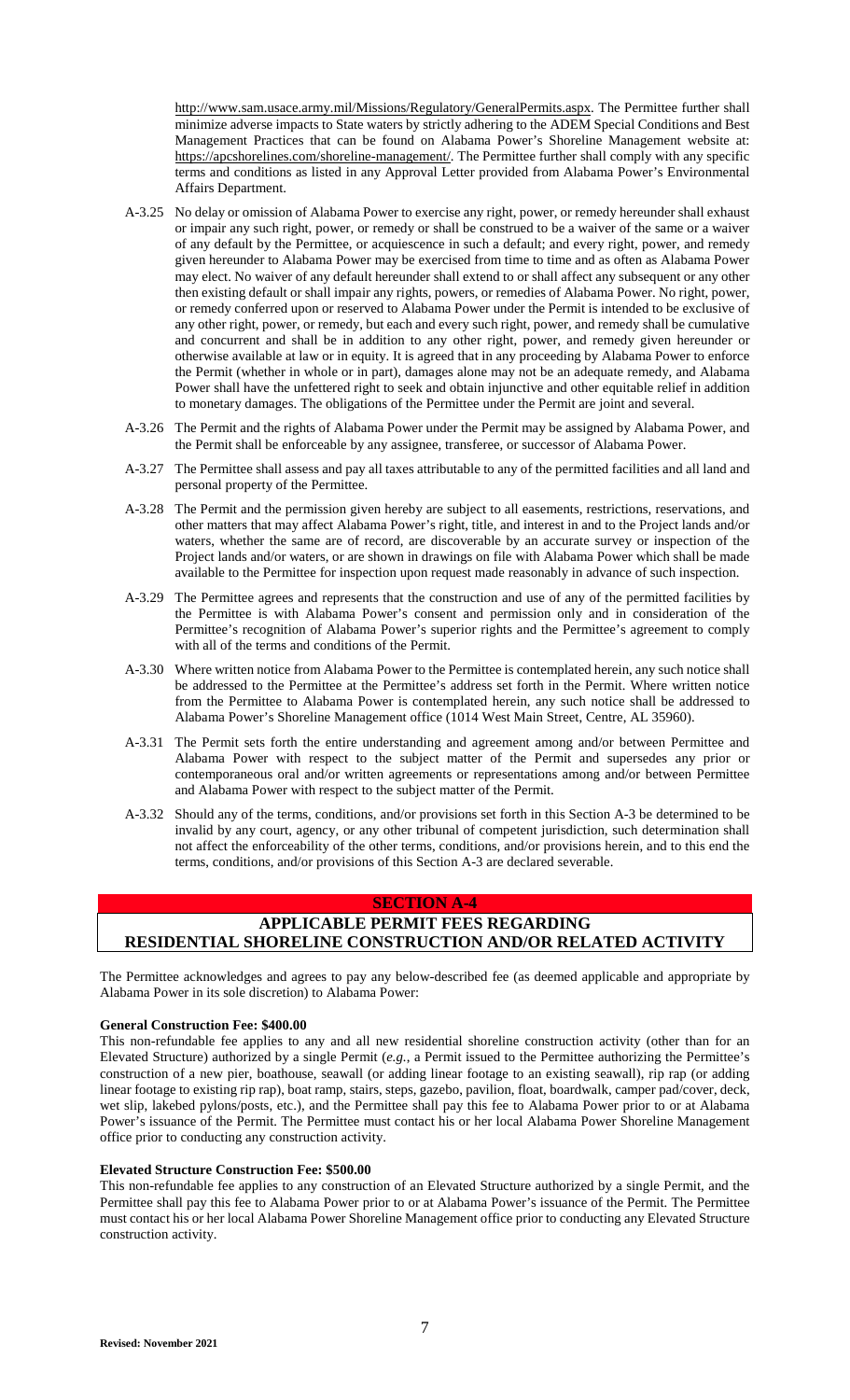### **General Repair Fee: \$200.00**

This non-refundable fee applies to any and all residential shoreline structure repair activity of a substantial degree (including **but not limited to** adding rip rap to an existing rip rap footprint); whether such activity arises to a "substantial degree" shall be determined by Alabama Power in its sole discretion. The Permittee must contact his or her local Alabama Power Shoreline Management office prior to conducting any potentially substantial repair work; indeed, under certain circumstances, it may be that the Permittee first must obtain a new Permit from Alabama Power before the Permittee can conduct (or cause to be conducted) any substantial repair work of the structure at issue. The Permittee shall pay this fee to Alabama Power prior to the performance of any applicable repair work. (Note: A permitted dock or similar permitted structure may be moved offsite for purposes of repair work so long as the dock or similar permitted structure is placed back in its same prior permitted location, and this General Repair Fee will apply to such an occurrence.)

### **Permit Modification Fee: \$100.00**

This non-refundable fee applies to any modification, revision, or change to an applied-for Permit, where such modification, change, or revision is requested or otherwise prompted by the Permittee after his or her Permit request has been approved by Alabama Power but before construction is complete. The Permittee shall pay this fee to Alabama Power prior to the issuance of any modified Permit.

#### **Unauthorized Construction Fee: \$600.00**

This non-refundable fee applies to any instance where the Permittee constructs (or allows the construction of) a structure within the Project lands and/or waters (including on or within Alabama Power's fee-owned and/or flood easement lands) without first having obtained Alabama Power's written approval. This fee shall be due to be paid by Permittee to Alabama Power within thirty (30) days of demand for payment made by Alabama Power; moreover, all unauthorized construction activity must cease unless and until Alabama Power permits the same in writing. Additionally, should the Permittee construct such an unauthorized structure, the Permittee may be required to remove the unauthorized constructed structure or bring the unauthorized constructed structure into compliance with these Guidelines (as determined and instructed by Alabama Power, and within the time period prescribed by Alabama Power) at the Permittee's sole expense.

#### **Unauthorized Structure Repair Fee: \$400.00**

This non-refundable fee applies to any instance where the Permittee substantially repairs or modifies (or allows the substantial repair or modification of) a structure within the Project lands and/or waters (including on or within Alabama Power's fee-owned and/or flood easement lands) without first having obtained Alabama Power's written approval to do so; whether such activity arises to a "substantial" degree shall be determined by Alabama Power in its sole discretion. This fee shall be due to be paid by Permittee to Alabama Power within thirty (30) days of demand for payment made by Alabama Power; moreover, all unauthorized structure repair and/or modification activity must cease unless and until Alabama Power permits the same in writing.

#### **Non-Compliance Fee: \$800.00**

This non-refundable fee applies to any instance where the Permittee has obtained Alabama Power's written approval to conduct certain construction and/or repair or modification activity, but thereafter the Permittee constructs (or allows the construction of) and/or repairs or modifies (or allows the repair or modification of) a structure within the Project lands and/or waters (including on or within Alabama Power's fee-owned and/or flood easement lands), and such construction and/or repair/modification activity does not comport with the specifications, dimensions, materials, and/or the like previously permitted or otherwise approved in writing by Alabama Power. This fee shall be due to be paid by Permittee to Alabama Power within thirty (30) days of demand for payment made by Alabama Power. Moreover, in addition to being required to pay this Non-Compliance Fee, the Permittee acknowledges and agrees that the Permittee must bring the subject structure(s) into compliance with the specifications, dimensions, materials, and/or the like previously permitted or otherwise approved in writing by Alabama Power and within the time period prescribed by Alabama Power and at the Permittee's sole expense.

The Permittee acknowledges and agrees that the Permittee also shall be responsible for the payment of all costs and expenses, including but not necessarily limited to attorneys' fees and court costs, incurred by Alabama Power in connection with Alabama Power's effort to collect any of the fees outlined in this section.

Should a previously permitted structure be totally destroyed by natural causes (*e.g.*, storm, fire, etc.), the Permittee may apply to Alabama Power for a permit to construct a replacement structure in compliance with and pursuant to these Guidelines, and the Permittee will not be subject to any of the above Permit Fees so long as application is made within one hundred eighty (180) days of the structure's destruction.

### **ATTORNEYS' FEES**

By accepting a Permit from Alabama Power Company and/or maintaining a structure or structures on Alabama Power's fee-owned and/or flood easement lands, the Permittee agrees and acknowledges that Alabama Power has a right to request, and the Permittee has an obligation to pay, any and all attorneys' fees, expenses, and/or costs incurred by Alabama Power relating to the enforcement of any of the provisions, terms, and/or conditions of the Permit (which includes these Guidelines), including, without limitation, any and all attorneys' fees, expenses, and costs incurred by Alabama Power relating to remedying any action, construction, or activity that is not in compliance with the Permit (which includes these Guidelines), whether caused by the Permittee and/or the Permittee's family members, guests, agents, employees, and/or contractors.